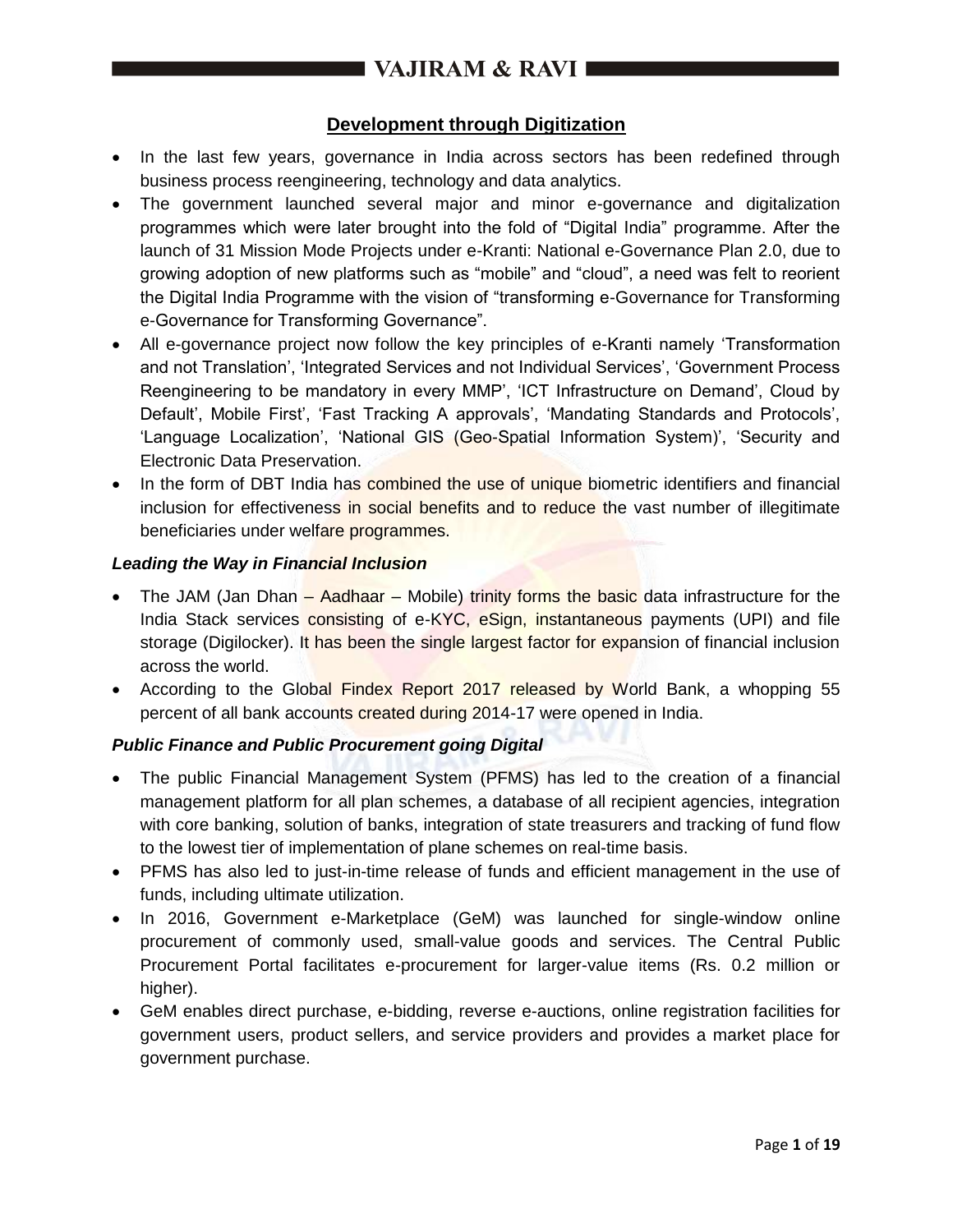### *Pioneers in Innovate Consumer Payments*

- Unified payment Interface (UPI) and Bharat Bill Payment System (BBPS) have triggered a plethora of private sector-innovated apps, which have significantly eased citizens' bill payments towards services provided by the government.
- Digital payment transactions have now become extremely simple, thanks to the Bharat Interface for Money (BHIM) UPI. We have seen the emergence of Google Tez and Whatsapp payament.
- A report by Credit Suisse projects India's digital payaments space to be USD 1 trillion by 2023.

### *Digital Transformation*

- Digitalisation of collection of direct taxes has led to huge benefits.
- The rollout of the goods and services (GST) has resulted in a 50 per cent increase in unique indirect taxpayers compared with the pre-GST system. This translates to a substantial 3.4 million new indirect taxpayers leading to a radical formalization of the economy.

### *Digital Monitoring*

- In the Pro-Active Governance and Timely Implementation (PRAGATI) programme, Prime Minister has used technology to cut across departmental silos and geographical boundaries to ensure speedy project implementation.
- The recently proposed Ayushman Bharat scheme will digitally link primary and community health centres with district hospitals.

### *Impact of Frontier Technologies*

- Analysis by Accenture reveals that Artificial Intelligence (AI) has the potential to add US\$ 957 billion, or 15 per cent of current gross value added, to India's economy in 2035.
- In 2017, about 4 percent of GDP was derived from digital products and services created directly through the use of technologies like Cloud, Internet of Things (IoT) and artificial intelligence (AI)
- NITI Aayog is mandated with the task of developing the National Programme on Artificial Intelligence.
- Further, NITI Aayog has also taken up implementation of these technologies for specific use cases, under national priority areas, to assess and demonstrate the benefits of the frontier technologies.
- These are termed as Proof-of-Concept (PoC) projects and are being tested in areas of precision agriculture using AI, land records on blockchain, assistive healthcare diagnostics using AI etc.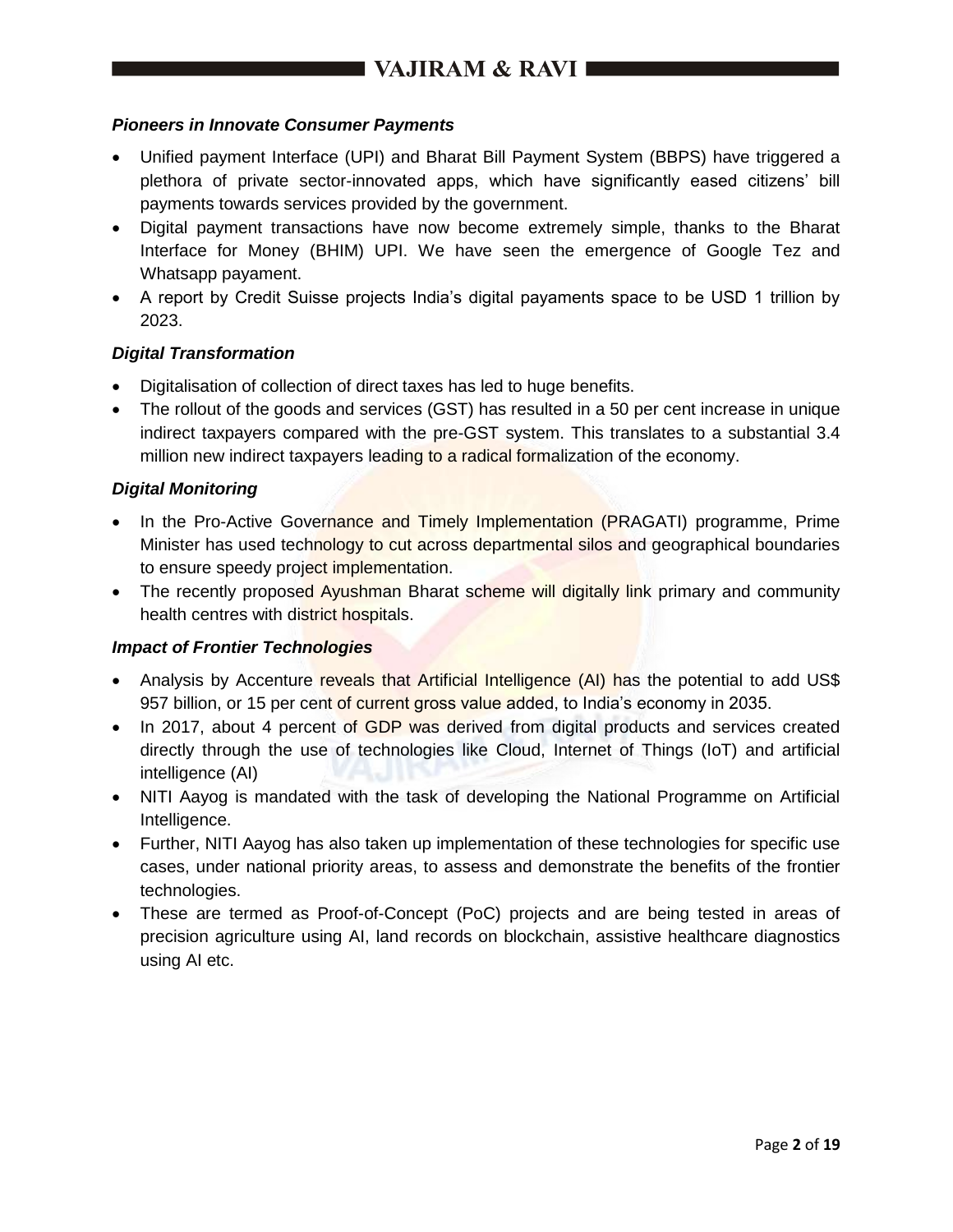# **ATAL INNOVATION MISSION**

- The Atal Innovation Mission (AIM) is Government of India's flagship initiative to promote a culture of innovation and entrepreneurship in the country. It was set up by the NITI Aayog after a detailed study and deliberation on innovation and entrepreneurial needs of India in the years of come.
- The Atal Innovation Mission has two core functions:
	- (a) **Intrepreneurship promotion** through Self-Employment and Talent Utilization, wherein innovators would be supported and mentored to become successful entrepreneurs.
	- (b) **Innovation promotion:** to provide a platform where innovative ideas are generated.

#### *Atal Tinkering Labs – to promote creative, innovative mind set in schools.*

- AIM is setting up state of the art Atal Tinkering Labs(ATL) in schools across all districts across the country. These ATLs are dedicated innovation workspaces where do-it-yourself (DIY) kits on latest technologies like 3D Printers, Robotics, Internet of Things (IOT), Miniaturized electronics are installed using a grant of Rs. 20 Lakhs from the government so that students from Grade VI to Grade XII can tinker with these technologies and learn to create innovative solutions using these technologies.
- AICTE (All India Council of Technical Education) is also partnering with AIM to ensure that the closest universities of a school can also mentor ATL students.

*Atal Incubators – promoting entrepreneurship in universities and industry* At the university, NGO, SME and Corporate industry levels, AIM is setting up world-class Atal Incubators (AICs) that would trigger and enable successful growth of sustainable startups in every sector/state of the country, thereby promoting entrepreneurs and job creators in the country addressing both commercial and social entrepreneurship opportunities in India and applicable globally.

#### *Recent Activities of AIM*

**Atal New India Challenges and Atal Grand Challenges** – *to promote technology driven innovations and product creation for social and commercial impact.*

Under the Atal New India Challenge, there are 17 identified focus areas. These include Climatesmart agriculture, Fog vision system for road and rail, Alternate fuel based transportation, Smart Mobility, Instant Portable Water Quality Testing, Affordable Desalination/Recycling Technology, Waste management recycling/reuse,. Garbage composition devices, Quality of compost, waste in public spaces and Dissuading public littering besides others.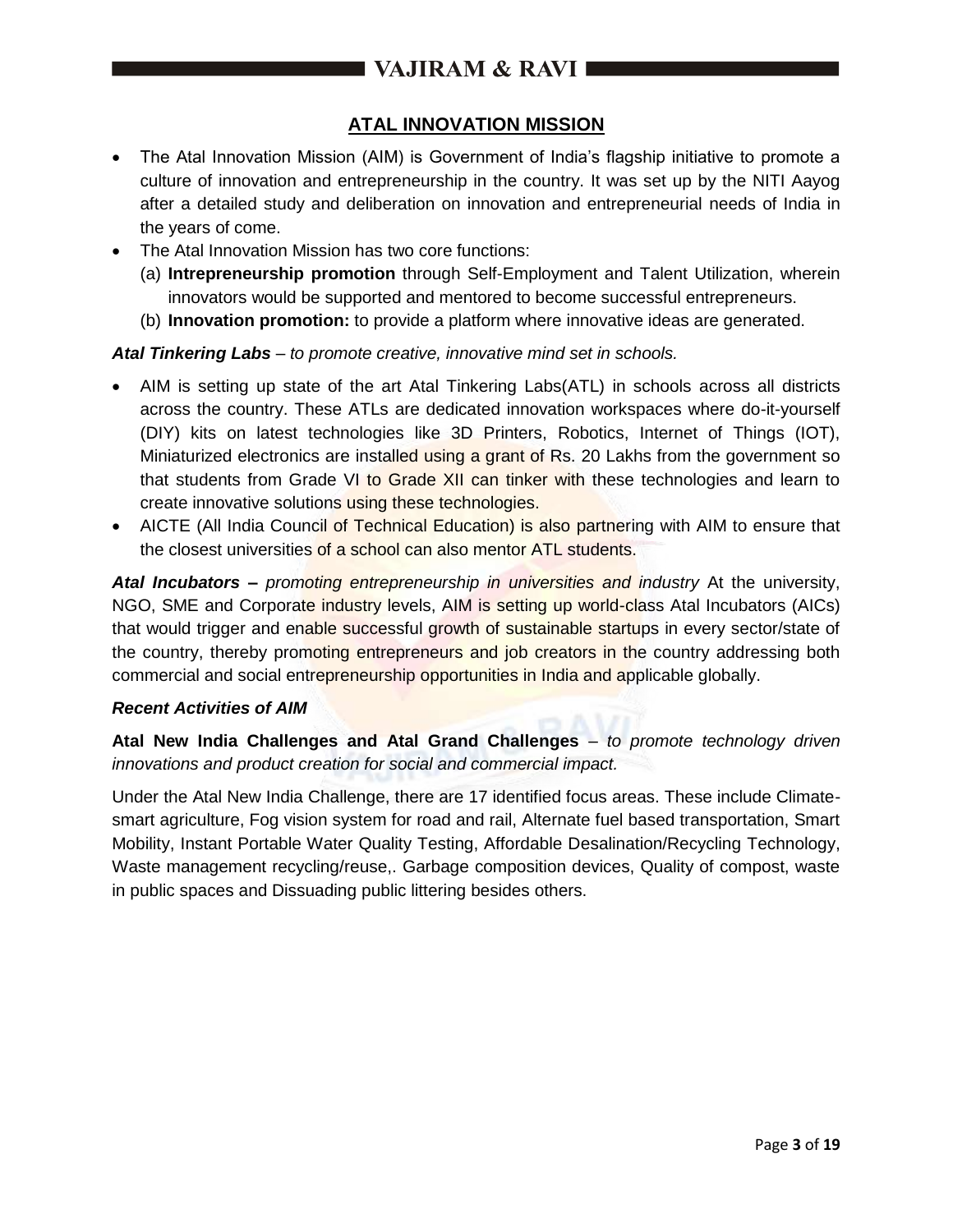# ■ VAJIRAM & RAVI

## **Offering a Protective Hand**

- No country or culture can make real progress unless it upholds the rights of women and children and gives them an equal place in society.
- A variety of schemes are being implemented to ensure the safety and wellbeing of women and children. These are intended to also create equal opportunities and build an enabling environment for their active participation.

### *Changing Mindsets*

- To address the issue of mindsets, the government has extended the Beti Bachao Beti Padao programme to all the districts of the country. By spreading awareness, close monitoring of abortions and encouraging education of girls, Beti Bachao Beti Padho has seen success with half the districts of initial intervention showing an improvement in Sex Ratio at Birth.
- In a similar vein, the initiative of Gender Champions is being implemented through educational institutions to help students build an understanding of gender and prevent them from acting in ways detrimental to women and children.

### *Encouraging Reporting and Supporting Survivors*

- Since many women and children may be hesitant to directly approach the police, a nationwide network of 182 One Stop Centres under the Nirbhaya Fund has been set-up. OSCs offer a single window to services for women facing violence such as police, medical, legal and psychological assistance along with a secure place to stay for a few days.
- Further, women can report violence to the 181 women helpline, which is a universal toll-free number providing emergency and non-emergency response to women in distress.
- 1098 ChildLine is a nationwide number for children in distress situations.
- A significant step has also been 33 percent reservation for women in the police force. This is likely to encourage especially women and children to approach the police and report crimes.
- Children are too often the victims of assault and abuse. To make reporting of this traumatic and sensitive experience easier for children, an online portal 'POSCO e-Box' , has been set up where a child or anyone on his/her behalf can file a complaint with minimal details.

#### *Building a Strong legal frameworks*

- To strengthen the legal framework to protect women and children from the often invisible crime of trafficking, the Ministry has recently drafted the Trafficking of Persons (Prevention, Protection and Rehabilitation) Bill, 2018. This Bill fills the existing gaps and covers all aspects of trafficking. It proposes to tackle trafficking by creating a strong legal, economic and social environment for victims by establishing dedicated institutions at District, State and National level.
- The Prohibition of Child Marriage Act, 2006 punishes those who promote, performs and abet child marriage.
- It is further proposed to move an amendment to the law so as to make child marriages henceforth *void ab initio* or invalid in law which will be an effective deterrent to the practice.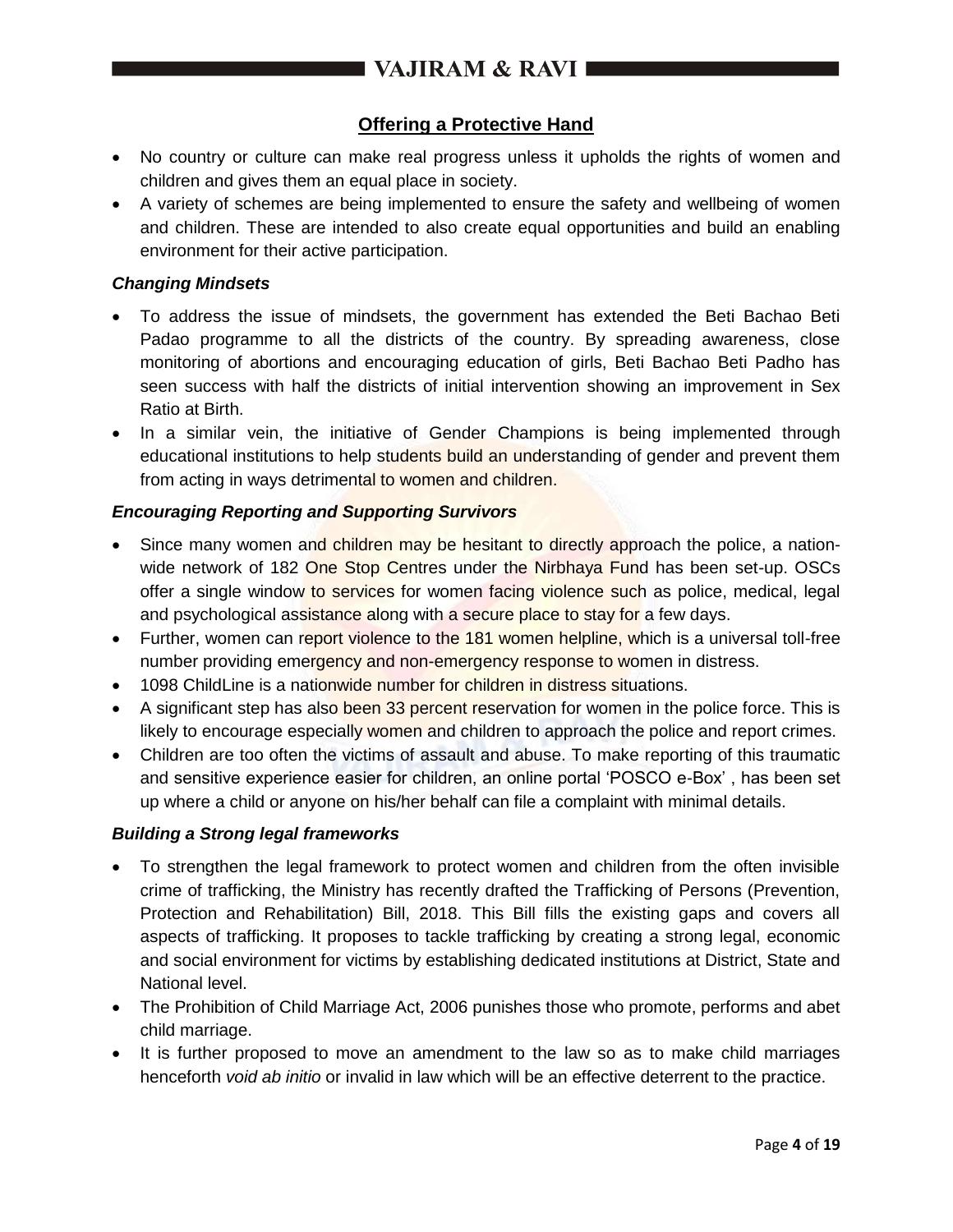# VAJIRAM & RAVI

- The Ministry is further closely monitoring the implementation of the Sexual Harassment of Women at Workplace (Prevention, prohibition and Redressal) Act, 2013.
- An easy-to-use online portal "SHe-Box' has been launched for online complaints of sexual harassment at workplace for all women in the country, irrespective of their work status or organisation.
- The Ministry is working to ensure protection of women both inside and outside the home. The implementation of the Protection of Women from Domestic Violence Act (PWDVA) 2005 is being pushed across the country and women are being provided support to report such cases. Recognizing the need to address the social evil of dowry, the implementation of the Dowry Prohibition Act is being pursued vigorously.
- New taxi policy guidelines for improved women safety have been brought out with better safety measures for women such as mandatory GPS panic devices in all taxis, disabling of child-locking system, prominent display of driver's identification with photo and registration number of the vehicle, sharing of seat to be subject to willingness of female passengers etc.

### *Funding Innovative Projects*

- The Nirbhaya Fund, often misrepresented as being underutilized, has in reality appraised innovative projects for women's safety worth Rs. 6223.79 crore.
- A feature of Panic Buttons will soon be available on all mobile phones in the country to provide emergency response to women in distress.
- The Nirbhaya Fund is also funding to roll-out of comprehensive plans to make 8 major cities in the country safer for women by attacking different aspects such as street lighting, safer public transport, improved policing etc.
- Under the Nirbhaya Fund, the enhancement of forensic capabilities of labs is also being taken up to help faster and better prosecution in cases of rape and sexual assault.

## *Leveraging IT for Protection*

- A Central Reporting Mechanism is being created to work as a hotline for anyone to report cyber crime and easier processes are being put in place to remove Child Pornography, Rape and Gangrape imagery etc.
- Using IT as a tool to improve protection of children, the Ministry has set up an online citizen based portal 'Khoya Paya'. On this, information on missing or sighted children is posted to help identify them and reunite children with their families.
- Information on these child-friendly initiatives is also been published inside the front cover of NCERT course books for maximum awareness of these among children.

### *Rehabilitating Survivors of Violence*

- For this, the Central Victim Compensation Scheme under the Nirbhaya Fund provides additional assistance to State Governments to compensate women who have faced violence.
- Ministry of Women and Child Development requested Ministry of Social Justice and Empowerment to include acid attack induced damage or disfigurement within the list of specified disabilities.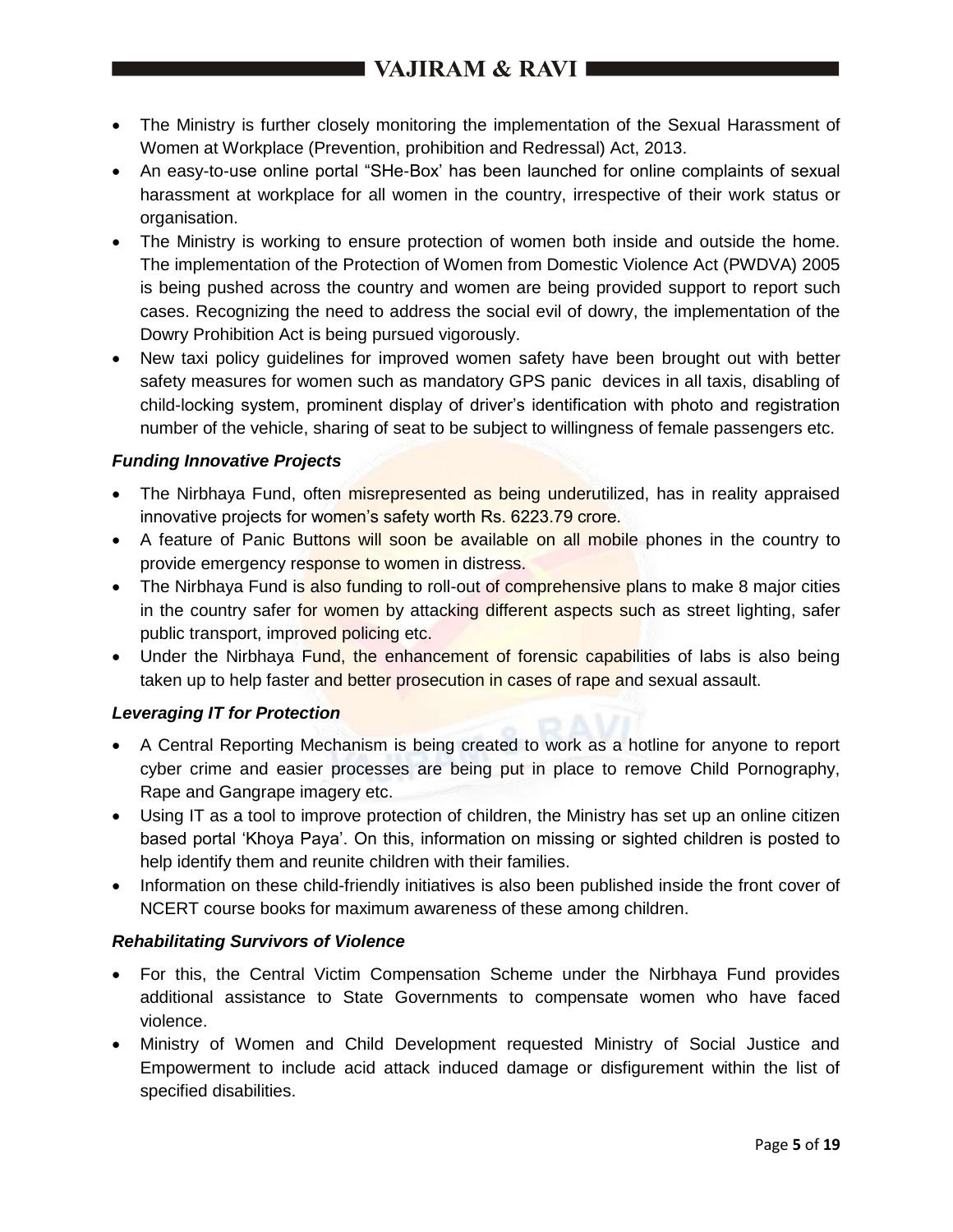- Rights of Persons with Disabilities Act, 2016 has included acid attack as a kind of disability, which allows acid attack victims to now, avail disability benefits.
- The Ministry has also set up Child Help Desks in 60 major railway stations around the country known to be common source and destination centres for child trafficiking.

### *Covering the Last Mile*

 To ensure that the government's protective mechanisms also reach rural women, the Mahila Shakti Kendra Scheme has been recently launched. This provides support services to rural women at their doorstep., through 3 lakh student volunteers in 115 most backwards districts.

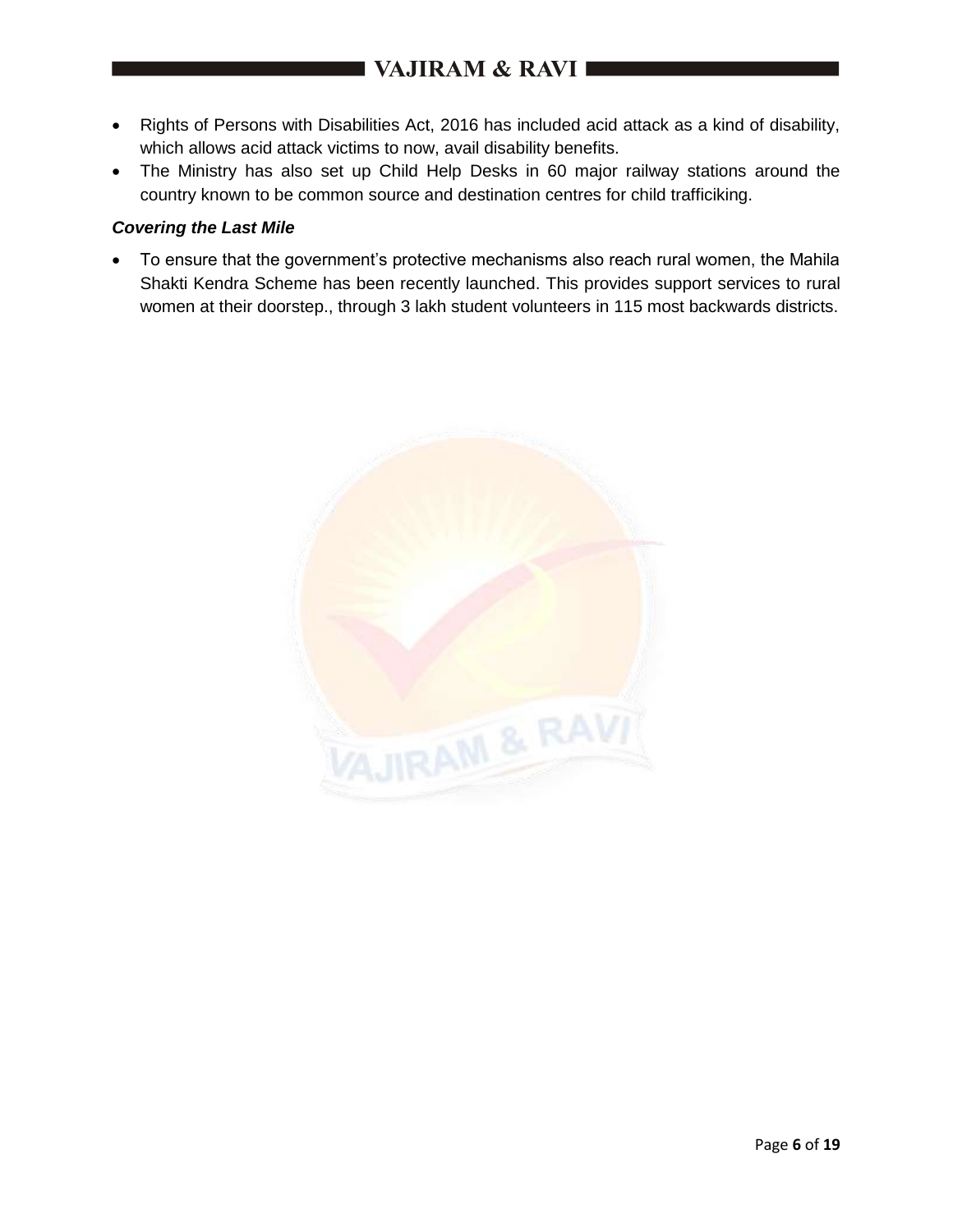# **REFLECTING THE TRUE SPIRIT OF A JAN ANDOLAN**

- As a basic requirement and human right, sanitation campaigns have been rolled out by successive governments over the past few decades. These campaigns attempt to work towards safe sanitation on several fronts, such as achieving Open Defecation Free (ODF) status, Menstrual Hygiene Management (MHM) etc.
- The swachh Bharat Mission, is an unprecedented one- it is the largest behavioural change campaign in the world. The programme aims to achieve "Swachh Bharat" by 2019, by bringing about a general improvement in the quality of life in rural areas, accelerate sanitation coverage, motivate communities to adopt sustainable sanitation particles and focus on Solid and Liquid Waste Management, among other.
- The world's biggest sanitation programme the Swachh Bharat Mission's resolutions for a Clean and Open Defecation Free India by October 2019, is unprecedented in history. When it was first launched, 550 million people contributed towards practicing Open Defecation in India. That number, today, is down to an approximate of 200 million.
- Since 2<sup>nd</sup> October 2014, over 7.1 crore household toilets have been constructed; meaning that the rural sanitation coverage in India has more than doubled from 39 per cent in October 2014 to over 83 percent today.
- Over 3.6 lakh villages, 382 districts, thirteen States have become Open Defecation Free.
- Over the year, few aspects of the Mission have stood out to set SBM apart from its predecessors and place it on the path of instituting change. At the outset, the programme is led with the continuous support from the highest level to drive change.
- $\bullet$  The programme itself is built on initiatives which think scalability during the design process to reach everyone, everywhere. Along with the stakeholder, it is critical the Mission dictates continuous and close engagement with the implementers, the States and districts to keep up the momentum and enable a steady line of communication across levels.
- With the momentum built and the janandolan getting stronger everyday, an important task for the Ministry at hand is to ensure quality and good housekeeping practices. For this, the Ministry has in place a comprehensive and robust online platform for the Swachh Bharat Mission (Gramin).
- To further improve transparency and accountability, the Ministry takes stock of rural sanitation through large national sample based surveys conducted by third party agencies. The quality Council of India (QCI) conducted a survey between May and June 2017, reflected toilet usage at 91.29 per cent.
- Even more recently, the National Annual Rural Sanitation Survey (NARSS) 2017-2018 was conducted under the World Bank support projected to the SBM-G.
- Unless a village achieves a completely Open Defecation Free status, the oral-faecal contamination route continues. Thus, the path to a healthier tomorrow is not an individual one but the community must work together and resolve towards new habits.
- These past few years, the Swachh Bharat Mission has already demonstrated significant health and economic impacts at the grassroots. In a report "The Financial and Economic Impact of SBM in India (2017)' UNICEF estimates that a households in an ODF village in rural India saves Rs. 50,000 every year.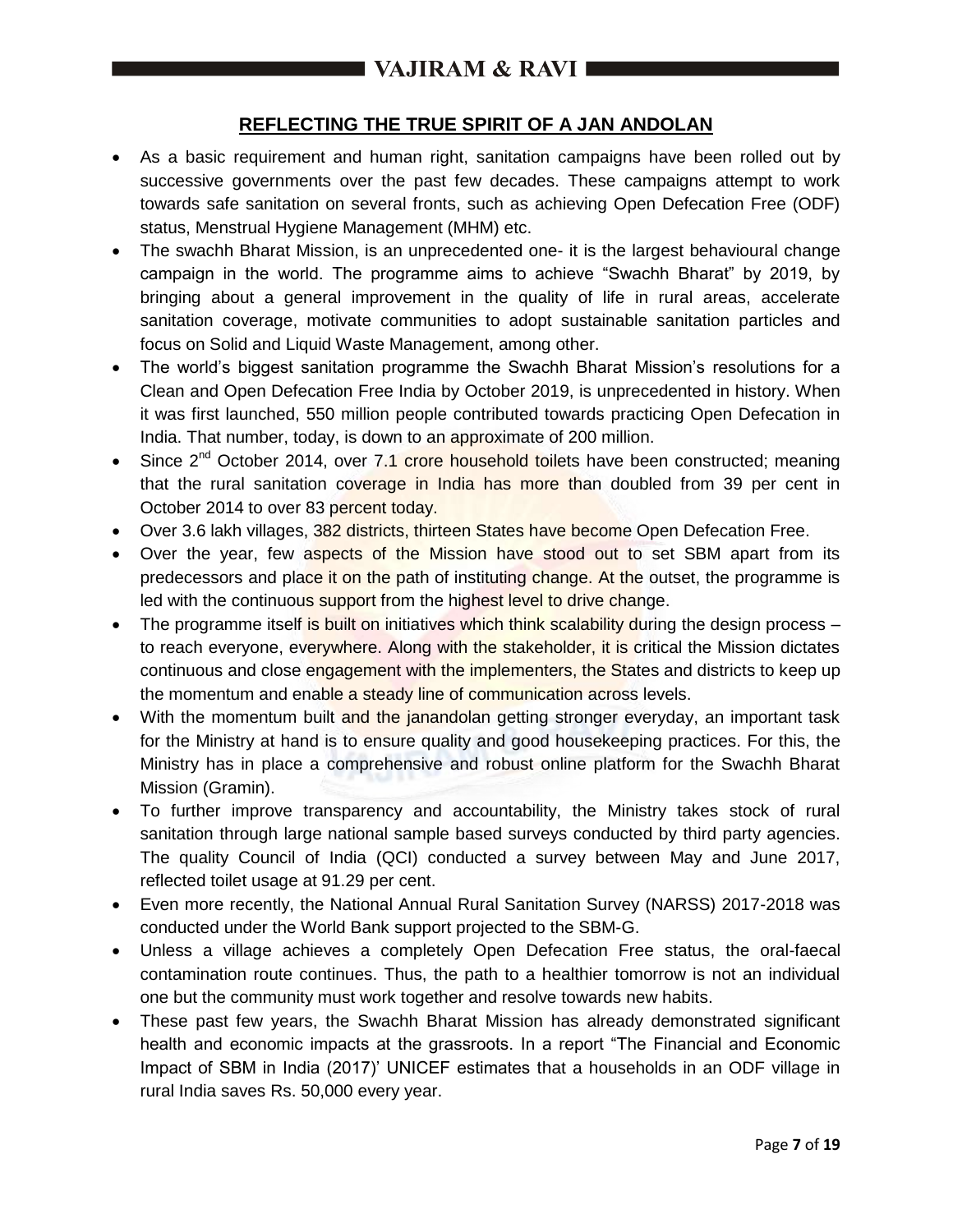- With the entire movement built on people's participation, villages are declared Open Defecation Free (ODF) when all members come together and make a resolution to that effect at an Aam Sabha. Members of the village then form "*Nigrani Samitis"* to ensure that no one breaks the new norm of using a toilet. The ODF status is then verified by third parties at block, district or state level.
- Another important component of SBM-G is Solid and Liquid Waste Management (SLRM). To implement SLWM initiatives economically and efficiently, ownership at grass root level and community involvement at all stages is critical. One initiative for the same is the rolling out of a comprehensive self-assessment tool called Village Swachhata Index(VSI) developed to measure cleanliness.
- Swachh Bharat Mission goes beyond mere construction and bases its foundation in behaviour change.
- While behavioural change is intrinsic to India's Swachh dream, it also remains the biggest challenge. To roll out behaviour change at such a large scale, India's diversity complexity and differentiation must be taken into account.
- For this, many initiatives have been taken. Swachhagrahis, a community-level army of 'foot soldiers' and motivators who implement the Community Approaches to Sanitation (CAS) at the village level, and are key to driving progress towards achieving an ODF nation.
- The Mission aims to have one Swachhagrahi is every village, that is, an army of at least 6.5 lakh Swachhagrahis by March 2019.
- April 10, 2018 marked the end of the centenary year celebrations of the Champaran Satyagraha and was celebrated through the "Satyagrah se Swachhagrah" campaign.
- The sense of solidarity garnered in the whole exercise strengthened the strong feeling of community towards making India ODF.
- The mission looks to setting an example for the rest of the world to move towards improving sanitation for all and achieving the United Nation's Sustainable Development Goal 6 in mission mode, ensuring availability and sustainable management of water and sanitation for all.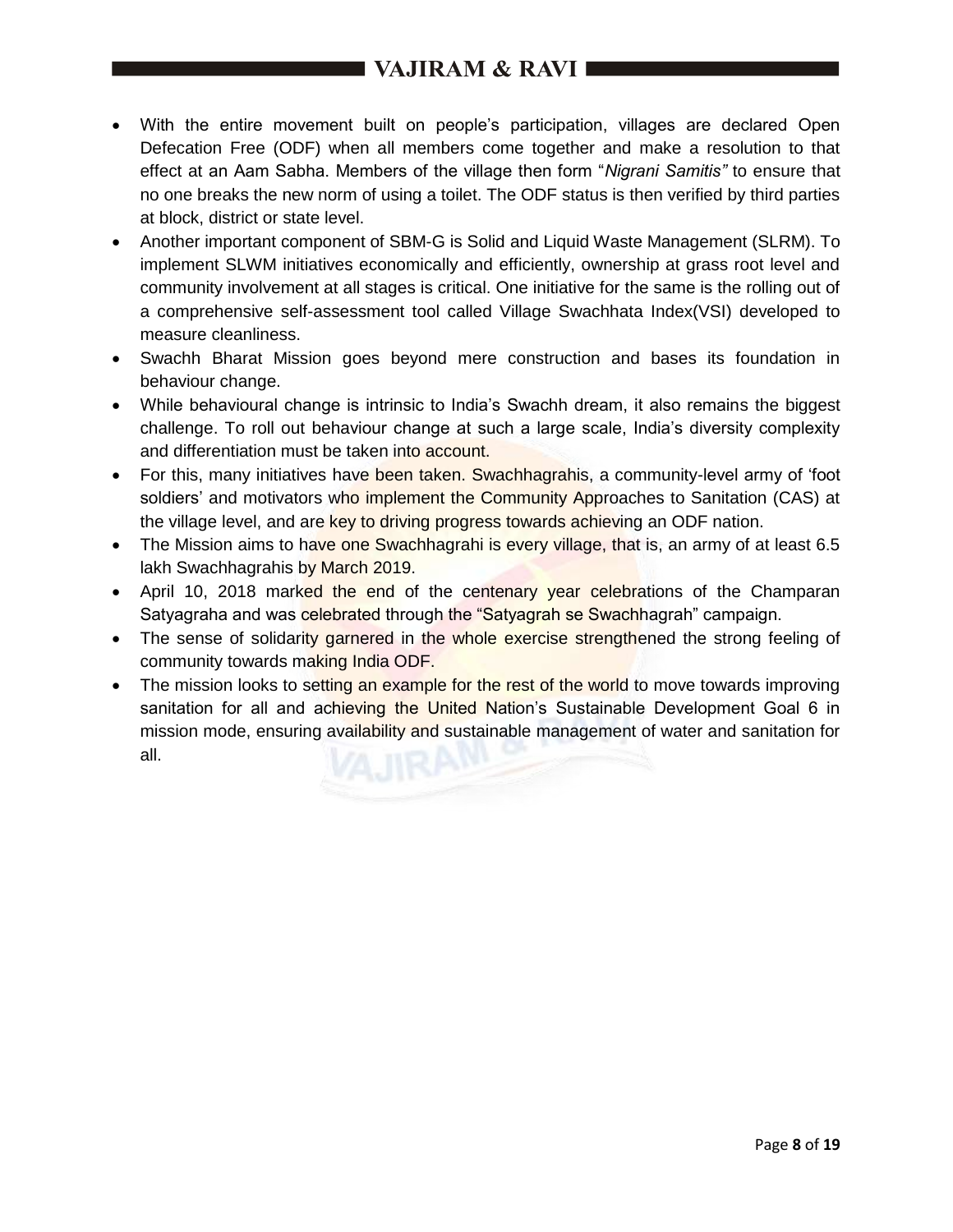## **New-Age Skills-Generating Opportunities for Youth**

- Skilling youth in new task and jobs is an emerging strategy for realizing the full potential of our young workforce. With the nation's average age of 29, skilling youth at scale with speed and standards is the key.
- Our country has significant disparity in demographic profile of our youth population. There is a higher median age in the range of 29-31 years in southern states. States like Uttar Pradesh, Rajasthan and Bihar have a low median age of 20-22 year amounting to a rising working age population. Thus, the paradigms of skilling youth require different approaches for access and relevance.
- As per OECD Economic Survey: India 2017, over 30 per cent of Indian youth in the age group of 15-29 are not in employment, education or training (NEET).
- The Government is making stupendous effort for mainstreaming NEET youth. National Policy for Skill Development and Entrepreneurship has a potential to meet aspirations of youth, addressing inclusivity by leveraging technology. Measures like reducing administrative requirements for complying with existing labour laws are a welcome step. Schemes like National Apprenticeship Promotion Scheme (NAPS), statutory minimum wages, contract employment and various financial incentives to entrepreneurs are some of the strategic initiatives.
- It is projected that India will have a skilled labour surplus by 2030, mainly because of its vast supply of working age people and Government schemes and programmes to boost education and skill development. Industrial Training Institutes (ITIs) have a significant role in meeting the industry demand for skilled manpower.
- Schemes like Pradhan Mantri Kaushal Vikas Yojana (PMKVY), Pradhan Mantri Kaushal Kendras (PMKK), Recognition of Prior Learning (RPL) and National Apprenticeship Promotion Scheme (NAPS) can only be realized to the full potential while working in partnerships. Of late, Power and Skill Development Ministries have joined hands to launched a skill development programme to speed up the implementation of the Saubhagya Yojana, which is the government's flagship universal household electrification programme.
- Some of the notable schemes for Skill Development and Entrepreneurship of Government of India are:
- *Pradhan Mantri Kaushal Vikas Yojana (PMKVY)*
- *Deendayal Antrodaya Yojana – National Urban Livelihoods Mission (DAY-NULM)*
- *Director General of Training – Modular Employable Skills (DGT-MES) –* schemes for schools dropouts and existing workers in the unorganized sector for improving gainful employment through vocational training and apprenticeship programmes.
- *Deen Dyal Upadhyaya Grameen Kaushalya Yojana (DDU-GKY)* placement linked skill development programme for the rural youth.
- National Skill Development Corporation (NSDC) PPP model under Ministry of Skill Development and Entrepreneurship that aims to promote skill development by creation of large number and quality –oriented training institutes; acts as catalyst in skilling by providing funding to organizations that provide skill training.
- *National Skill Development Agency (NSDA)*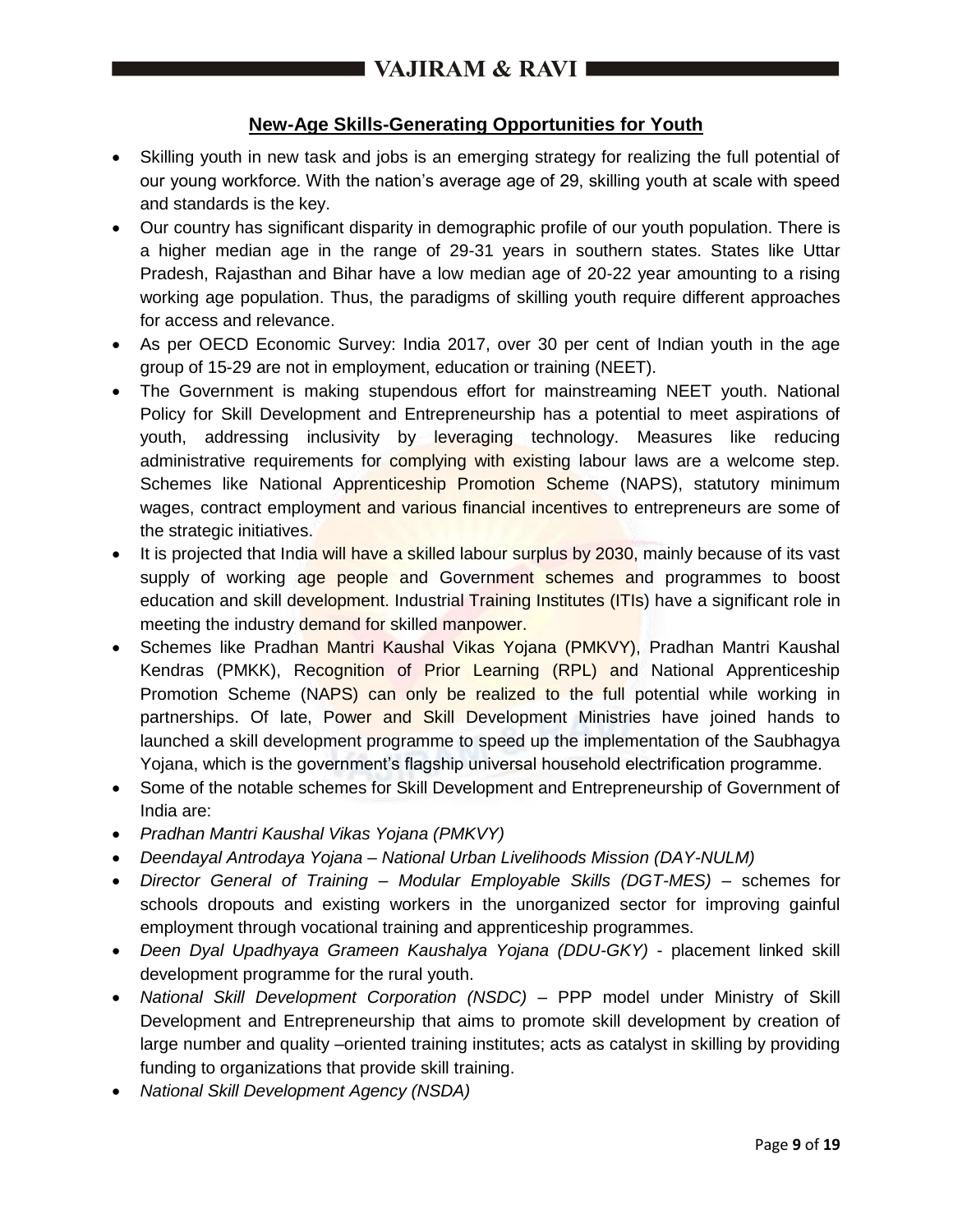# VAJIRAM & RAVI

- *Aajeevika – National Rural Livelihood Mission (NRLM)*
- *Atal Innovation Mission (AIM)*
- *Startup India –* scheme to boost Indian startup ecosystem.

#### *New Age Skilling in the Realm of Industry 4.0*

- Industry 4.0 is characterized by increasing digitization, connected machines, amalgamation of emerging technologies, business analytics and cyber-physical system.
- With fast emerging Fourth Industrial Revolution in India, emerging skills in domains like, Internet of Things, Artificial Intelligence, Virtual Reality, Augmented Reality, Robotics, Big Data Analytics and 3D Printing Will be in much demand.
- There is need for a collaborative effort between ministries, state governments and industry bodies to train youth for the future jobs.
- There are doubts that artificial intelligence and internet of things will kill many jobs, but historically it is observed that every new wave of technology has created more jobs.
- Integration of Industry 4.0 with Initiatives like 'Make in India', 'Skill India', 'Startup India', 'Stand Up India' and 'Digital India' are mechanisms that will create new opportunities. Make in India is aiming to transform our nation into a global manufacturing hub; this initiative has the capacity to create approximately 100 million new jobs by 2022.
- Startup India programme launched in January 2016 is generating large scale employment and is building a vibrant ecosystem for nurturing entrepreneurship and innovation.
- Eligible startups are exempted from income tax levy on share premium received as well as given 100 per cent deduction of the profits and gains from income for three out of seven consecutive assessment years.
- Government of India has come out with a new draft for telecom policy *National Digital Communications Policy 2018* with the aim to create a roadmap for emerging technologies.
- It has also laid out plans to attract \$100 billion investment and create four million jobs by 2022. The policy aims at increasing India's contribution to global value chains by creation of innovation-led startups in the digital communications sector.
- The policy also features training one million for building new age skills, expand IOT ecosystem to five billion connected devices and accelerate shift to Industry 4.0.
- In future, digital assets and workforce capabilities shall be considered as the "new balance" sheet" for organizations.
- Promoting apprenticeship is a critical asset for this balance sheet. National Apprenticeship Promotion Programme (NAPS) is a strategic programme in the direction.
- Strategic linkages between Academia-Industry Government can boost innovations and R & D in institutions.
- A right exposure to seed funding, mentoring exposure to seed funding, mentoring network support and technology can unleash their potential.
- India is the sixth-largest manufacturing nation. It has also improved its rank on the Global Competitiveness Index and Global Innovation Index. There is optimism for the prospect of skills and job creation and combination of apt policies, choice of right skills , development of human capital and academia-industry linkages can translate the potential of youth into real outcomes.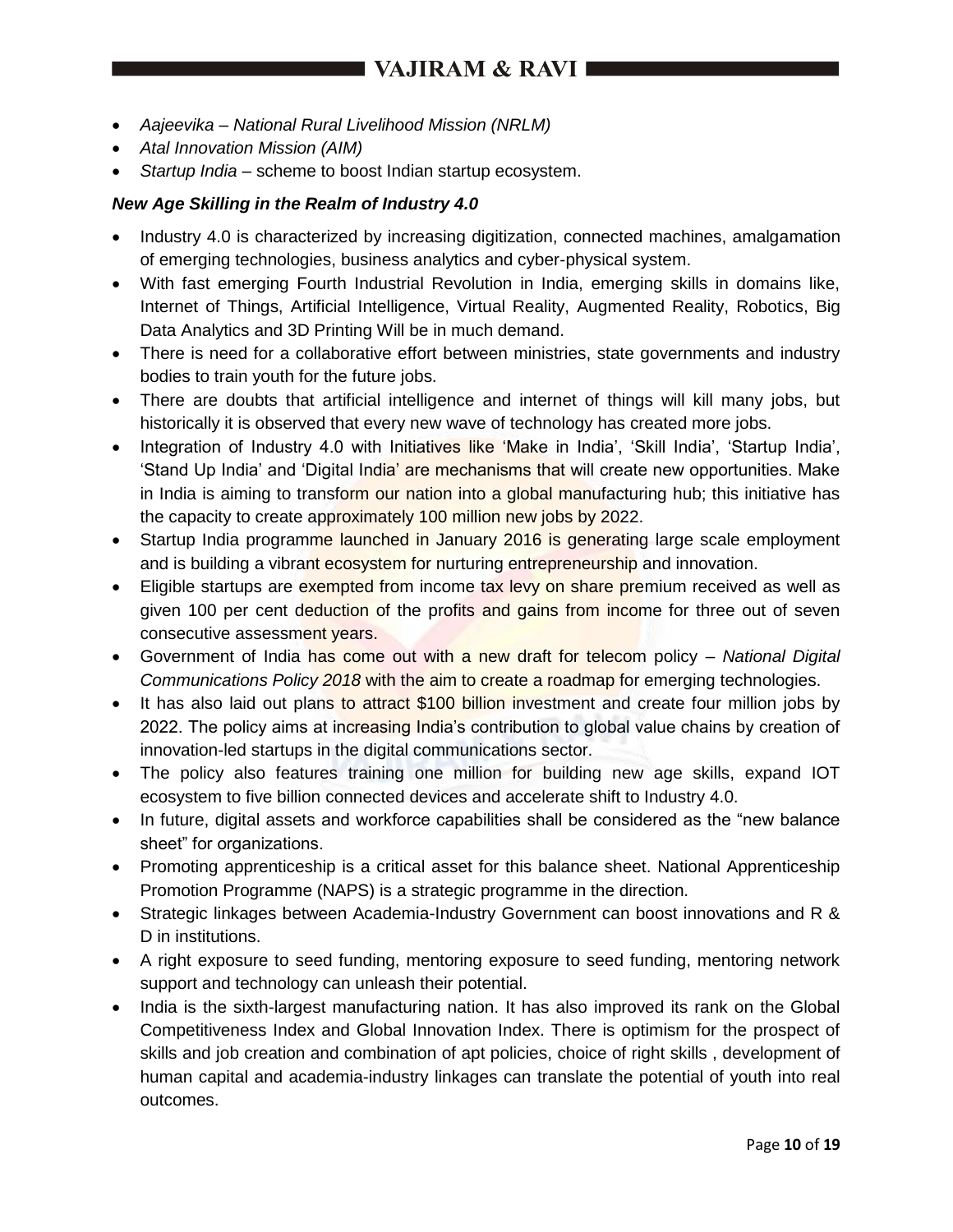#### *The Road Ahead*

- In line with futuristic skill demands and industry 4.0, the skills agenda has to be revisited as global manufacturing will see structural shifts. Cross functional skills will be critical factor of production and driver of competitiveness; continuous employee re-skilling or up-skilling is the need of hour.
- The government has to inculcate STEM education (Science, Technology, Engineering and Mathematics) in the course curricula, at least basics through the school systems with emphasis on creativity plus critical and system thinking.

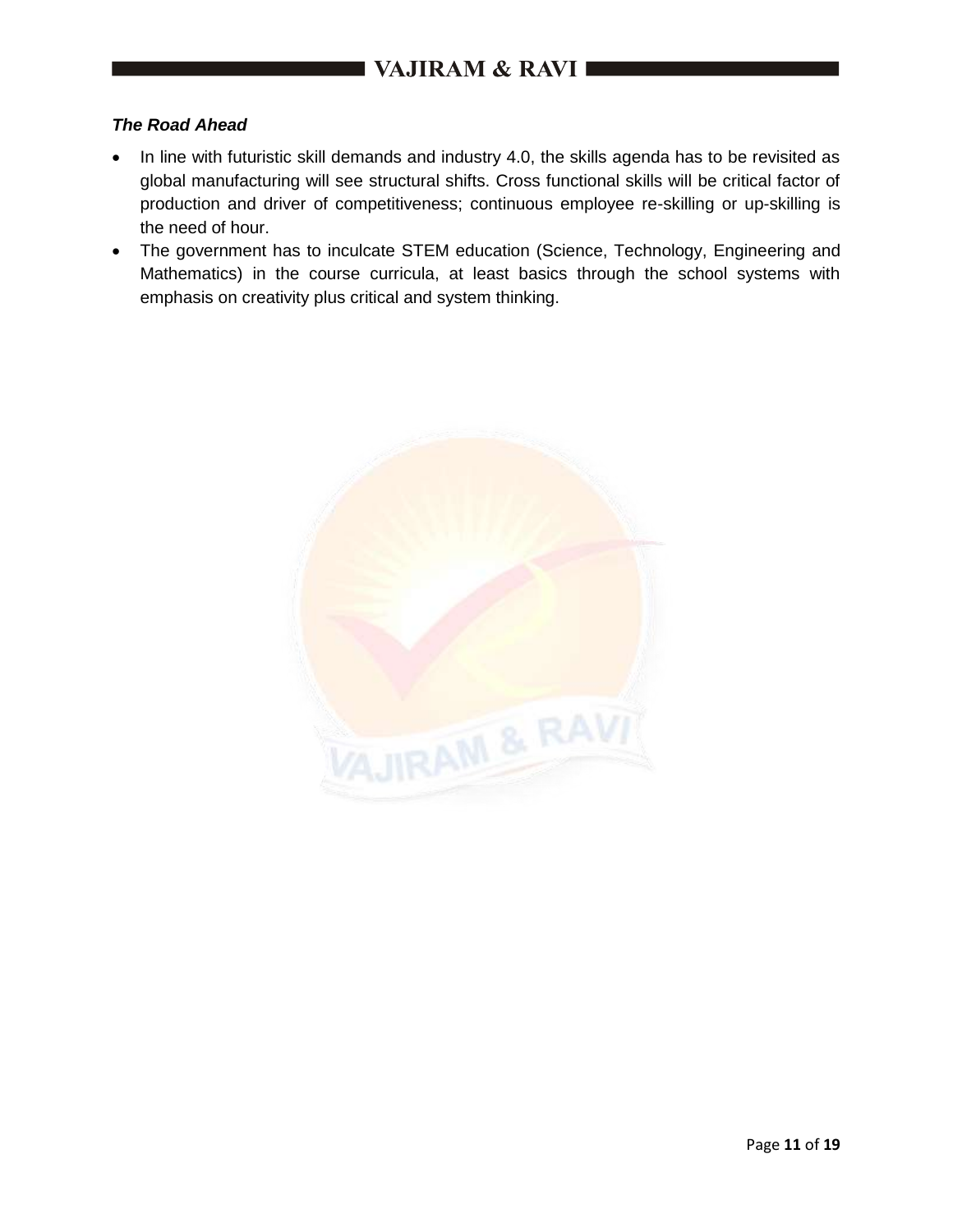## **Rationalising the Tax Structure**

- Fair, transparent and non-discriminatory taxation system is required for massive investments in any evolving country.
- India is no exception. Successive governments looked at reforms aimed at expanding the tax base and rationalising the tax structure. Indian tax system has come a long way from the narrow based, complicated and confiscatory system to the one that is far more efficient.
- Despite reforms, there are lot of works to be done to make a tax-system broad-based productive and efficient.
- In corporate tax, excise, customs and sales taxes, revenue concentration on diesel and petrol had high efficiency costs. The personal income tax continued to be narrow based.

### *Taxation Policy Reforms*

- Before 1991 India's overall tax structure had been broadly inefficient and quite inequitable. By international standards, the income tax rates had been high, and there was no VAT at the central level, except on a selective basis from the mid-1980s.
- The consumption tax base was narrow, with services excluded from the tax base, and customs duties were very high yet riddled with complex exemptions. Selected export duties reduced the international competitiveness of traditional exports.
- At the sub-national level, state sales taxes caused heavy excess burdens due to input taxes getting built into the prices of final commodities, resulting in tax-on-tax, or cascading taxes.
- The tax reforms also led to collateral damage in terms of government's inability to make up for revenue loss from rate decreases because of insufficient expansion in the taxpayer base.

### *Sweeping Changes in Tax Structure*

#### *Income Tax*

- India legislated comparable rates of 10, 20, and 30 per cent in 1997-1998. Both the rates, and their number and dispersion, were reduced on efficiency grounds.
- Corporate income tax rates were slashed. The scaling back of corporate income tax rates reflected, to some extent, the twin objectives of administrative feasibility and better tax compliance, but was motivated in particular by the forces of globalization and the increased international movement of capital.

#### *Tax Administration*

- For any new tax policy reform to succeed, three elements were important expanding the taxpayer base, computerization; and implementation of the state-level VAT. One of the biggest achievements in central tax administration was the impressive expansion of the taxpayer net for income tax.
- The second half of the 1990s, a voluntary disclosure programme required individual income earners possessing ownership of property and telephones, and trips undertaken abroad, to register even if their taxable income was nil.
- Actually, the initiative towards tax reforms began in the mid-1980s when the government announced a Long Term Fiscal Policy, 1985.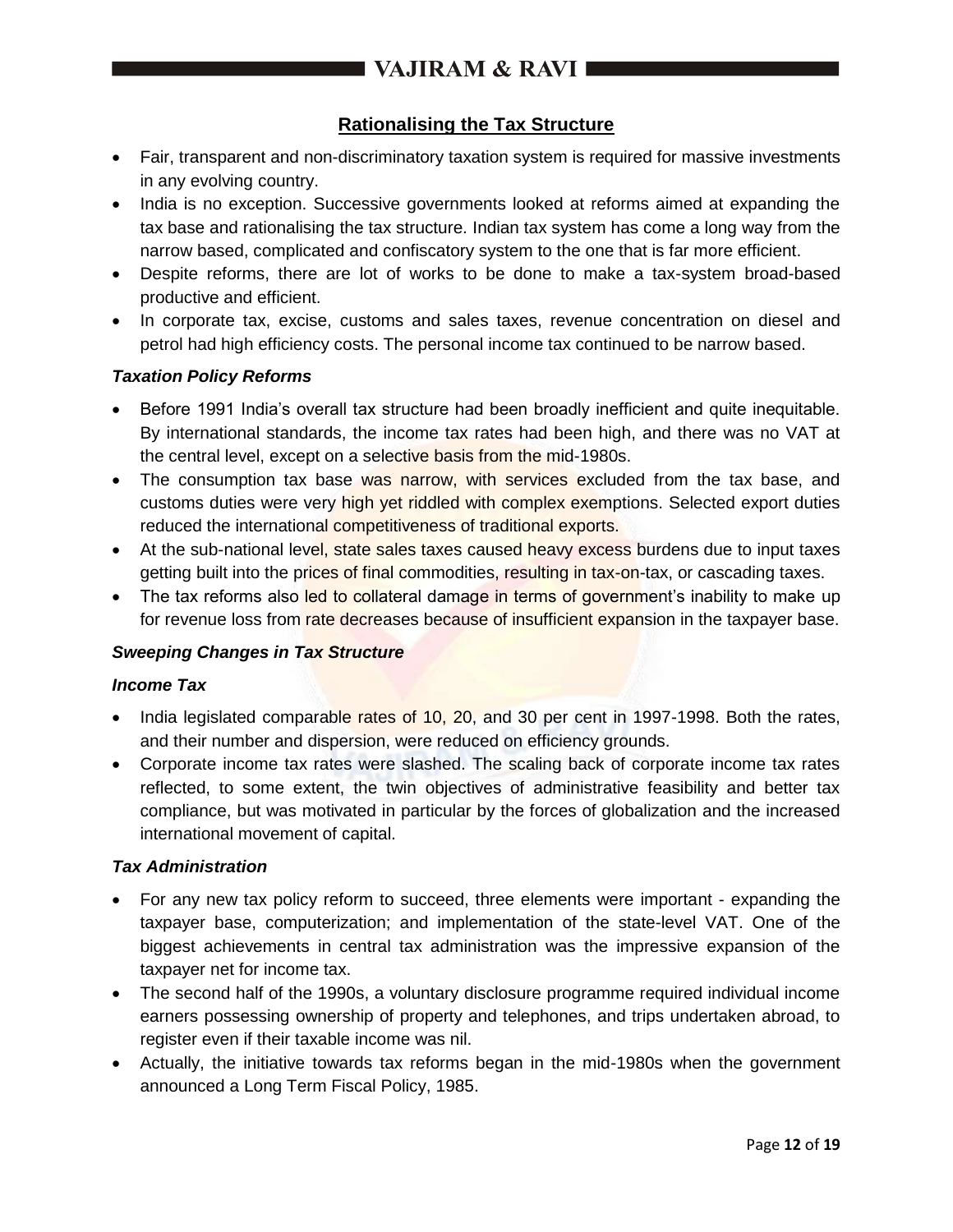- In that decade, a technical group to review and rationalize the central excise duties was established and this led to introduction of Modified system of Value-Added Tax (MODVAT) in 1986.
- Then subsequently, the government appointed in succession two committees under two very senior bureaucrats to come up with a plan that would substantially overhaul the taxation system and bring it on par or tune it with the international taxation system or rates. So the Raja Cheillah committee and the V ijay Kelker committee came into being.

#### *Key Direct Tax Reforms*

#### *Tax Information Network (TIN)*

- On behalf of the Income Tax Department, the National Securities Depository Limited (NSDL) established Tax Information Network (TIN).
- The basic idea behind establishing TIN was to modernize collection, processing, monitoring and accounting of direct taxes using information technology.

#### *Other Initiatives in Direct Taxation*

- **eSahyog: Paperless Assessments :** The CBDT recently came up with a proposal for paperless income tax assessment over emails. This would save the taxpayer to pay a visit to IT office, particularly in case of small amounts.
- *Sevottam: Efficient Grievance Redressal*: The department is using 'Sevottam' platform that connects all income tax offices in the country. The idea is to address the queries and grievances in real time.
- *Faster Refunds*: The IT department is working towards processing and sending tax refunds within 10 working days.
- *Pre-filled ITR Forms:* The Department is now taking an initiative to offer prefilled form which are automatically populated with user/taxpayer data and are downloaded with most information tilled already.
- *Pan Camp:* To increase coverage of the PAN, the government has been conducting PAN camps across India.

*Indirect Tax Reforms:-* Following are the key indirect tax reforms done:

- *Reduction in Customs Duties:* IN 1990, the customs duty on non-agricultural products was around 128 per cent. It was brought down gradually.
- *Central Excise:* Central Excise duties were first CENVAT is applicable.
- *Service Tax:* Service tax was first introduced on some limited services in 1994-95 at 7 percent. The rate was gradually increased and so was the number of taxable services.
- *Goods and Services Tax:* The Goods and Services Tax (GST) is so far the biggest tax reform in the country.
- GST and DTC remain the biggest tax reforms the government has ever undertaken and it promises to make the taxation system easier to comply with, for both domestic and overseas investors. It will go a long way to make the taxation system simpler, increase taxpayer base and considerably increases the tax buoyancy, which will ultimately have a long-term effect in reducing the fiscal deficit of the country.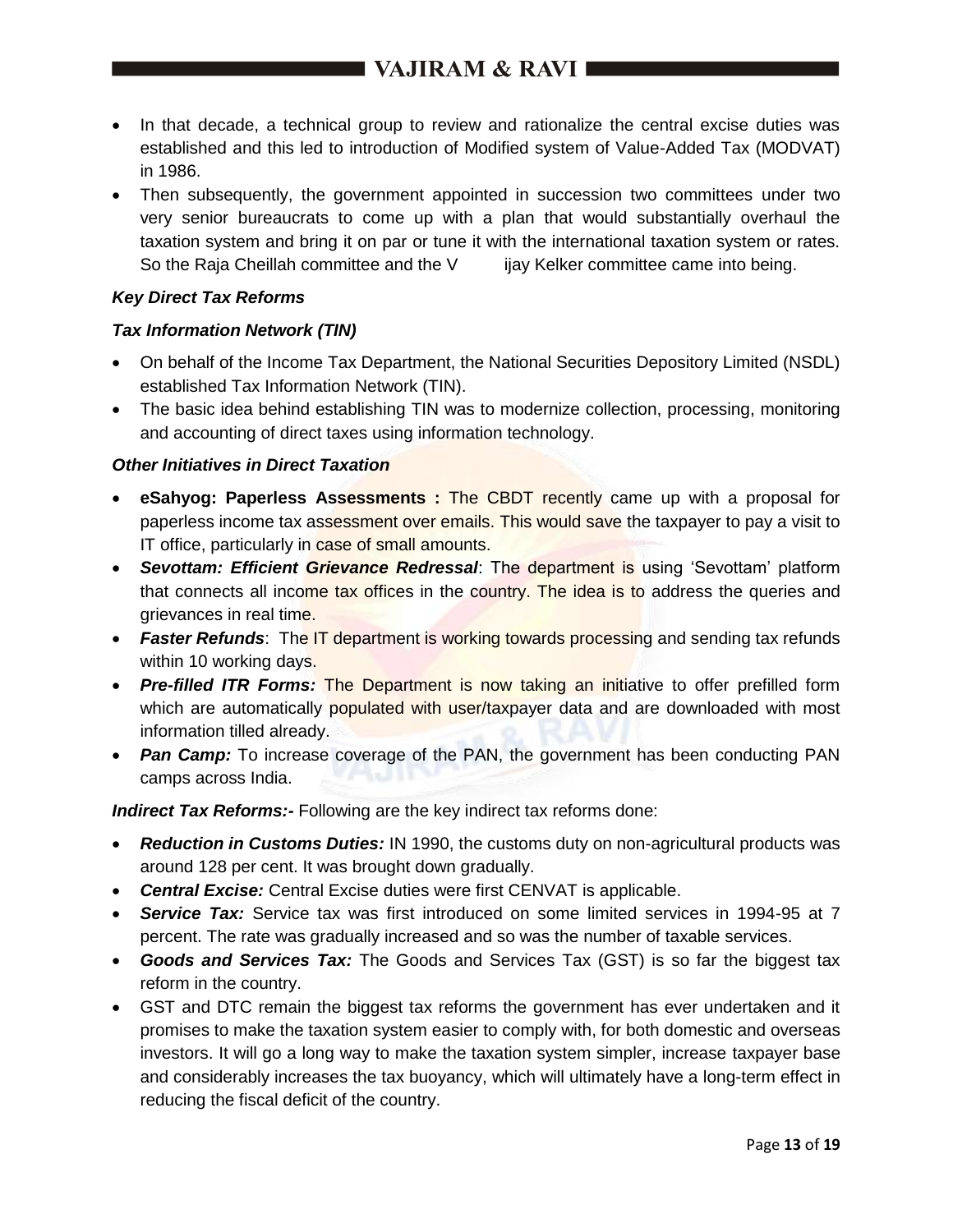The ultimate benefit is for India in terms of higher GDP growth and higher disposable incomes among the population.

## **Making Quality Medicines Available to the Common Man**

- Only around 40 per cent of the populations are able to afford branded medicines. However, the bright side of the picture is, India is one of the leading countries to export world class generic medicines to around 200 countries, out of every 6 medicines consumed in the world, one is from India.
- Pradhan Mantri Bharatiya Janaushadhi Pariyojana (PMBJP) is a scheme designed to bridge the above dichotomy. It is dedicated to provide quality medicines at an affordable price to every citizen of the country, irrespective of caste, creed and economy.
- With a view to achieve the objective of making available quality generic medicines at affordable prices to all, 'Jan Aushadhi Scheme' was launched by Department of Pharmaceuticals, Ministry of Chemicals and Fertilizers Government of India in November 2008 across the country. The Scheme is being implemented through the Bureau of Pharma PSUs of India (BPPI), Gurgaon, Haryana.
- In September 2015, the 'Jan Aushadhi Scheme' was revamped as 'Pradhan Mantri Jan Aushadi Yojana' (PMJAY). To give impetus to the scheme and for greater outreach, the scheme and for greater outreach, the scheme was again renamed as 'Pradhan Mantri Bharatiya Janaushadhi Pariyojana' (PMBJP) in December 2016 which was followed by a media campaign in national and regional newspapers inviting individuals to participate in the scheme.

Silent features of the Pariyojana:

- **Ensure access to quality medicines for all sections of the populations.**
- **Extend coverage of quality generic medicines.**
- Create awareness about generic medicines.
- Create demand for generic medicines by improving access to better healthcare through low treatment cost and easy availability wherever needed in all therapeutic categories.
- Generate employment by engaging individual entrepreneurs in opening of Jan Aushadhi Kendras.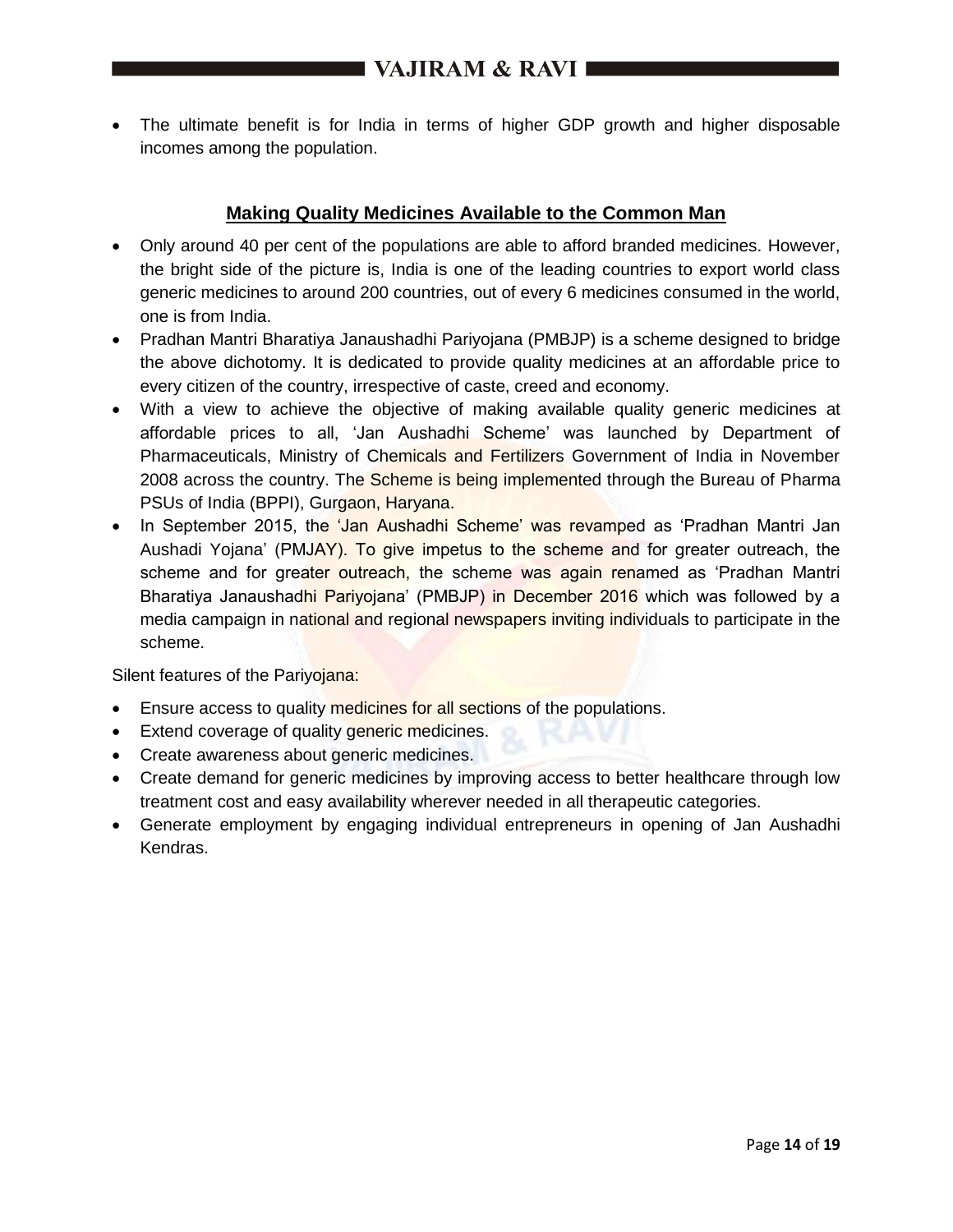## **Continuation of Umbrella Scheme "Green Revolution - Krishonnati Yojana"**

- In May 2018, the Cabinet Committee of Economic Affairs has given its approval for the Umbrella Scheme, "Green Revolution – Krishonnati Yojana" in agriculture sector beyond  $12<sup>th</sup>$  Five Year Plan for the period from 2017 – 2018 to 2019 – 20.
- The Umbrella scheme comprises of 11 Schemes/Missions. These schemes look to develop the agriculture and allied section in a holistic and scientific manner to increase the income of farmers by enhancing production, productivity and better returns on product.

The Schemes that are part of the Umbrella Schemes are:

- **Mission for Integrated Development of Horticulture (MIDH)** aims to promote holistic growth of horticulture sector; to enhance horticulture production, improve nutritional security and income support to farm Households.
- **National Food Security Mission (NFSM)**, including National Mission on Oil Seeds and Oil Palm (NMOOP), aims to increase production of rice, wheat, pulses, coarse cereals and commercial crops, through area expansion and productivity enhancement in a suitable manner in the identified districts of the country, restoring soil fertility and productivity at the individual farm level and enhancing farm level economy.
- **National Mission for Sustainable Agriculture (NMSA)** aims at promoting sustainable agriculture practices best suitable to the specific agro-ecology focusing on integrated farming, appropriate soil health management and synergizing resources conservation technology.
- **Submission on Agriculture Extension (SAME)** aims to strengthen the ongoing extension mechanism of State Governments, local bodies etc., achieving food and nutritional security and socio-economic empowerment of farmers, to institutionalize programme planning and implemented mechanism, to forge effective linkage and synergy amongst various stakeholders, to support HRD interventions, to promote pervasive and innovative use of electronic/print media, interpersonal communication and ICT tools, etc.
- **Sub-Mission on Seeds and Planting Material (SMSP)** aims to increase production of certified/quality seeds, to increase SRR, to upgrade the quality of farm saved seeds.
- **Sub-Mission on Agricultural Mechanisation (SMAM)** aims to increase the reach of farm mechanization to small and marginal farmers and to the regions where availability of farm power is low, to promote, 'Custom Hiring Centres' to offset the adverse economies of scale arising due to small landholding and high cost of individual ownership.
- **Sub-Mission on Plant Protection and Plan Quarantine (SMPPQ)** aims to minimize loss to quality and yield of agricultural crops from the ravages of insect pests, diseases, weeds, nematodes, rodents, etc.
- **Integrated Scheme on Agriculture Census, Economic and Statistics (ISACES)** aims to undertake the agriculture census, study of the cost of cultivation of principal crops, to undertake research studies on agro-economic problems of the country.
- **Integrated Scheme on Agricultural Cooperation (ISAC)** aims to provide financial assistance for improving the economic conditions of cooperatives, remove regional imbalances and to speed up- cooperative development in agricultural marketing, processing, storage.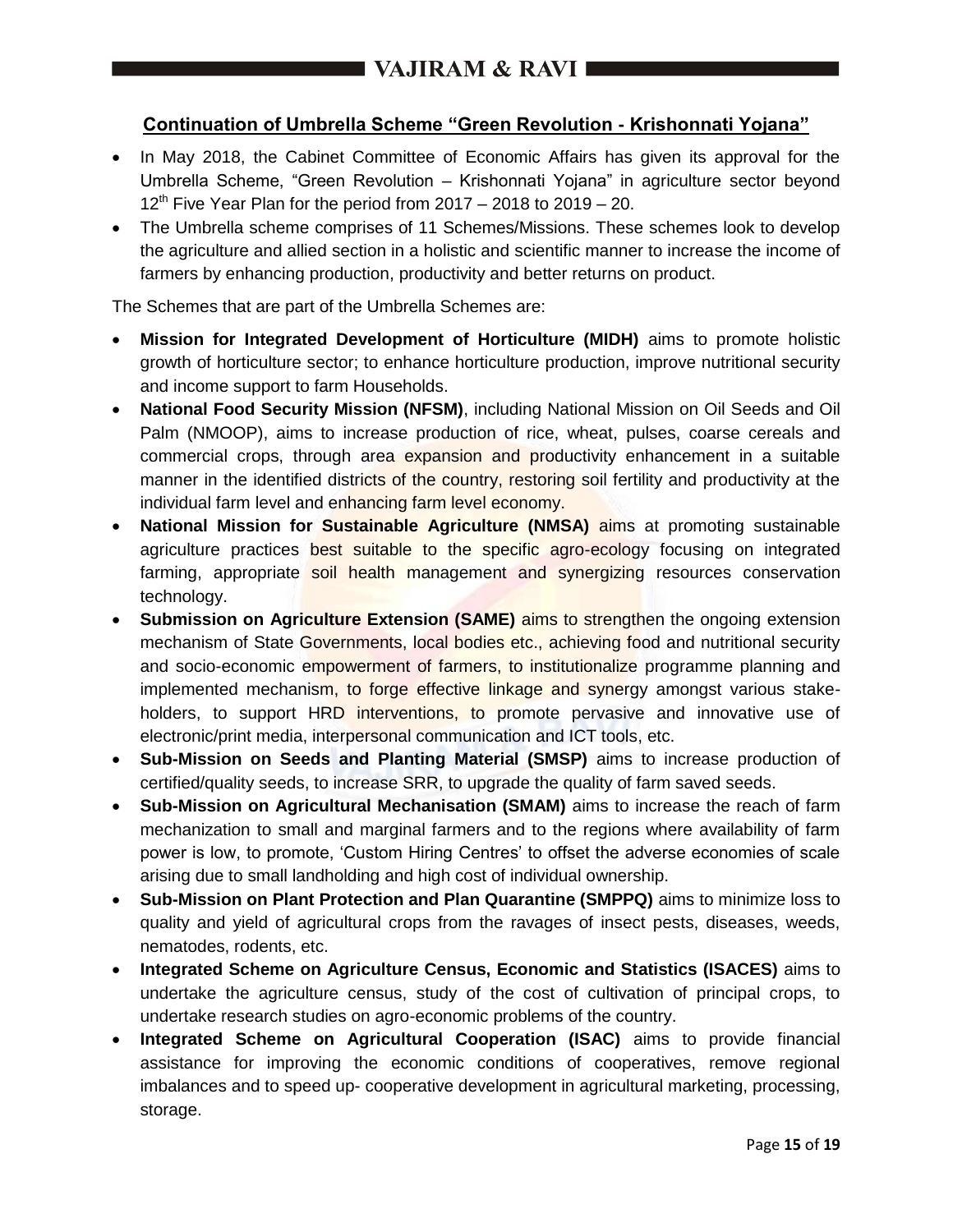- **Integrated Scheme on Agricultural Marketing (ISAM)** aims to develop agricultural marketing infrastructure; to promote innovative and latest technologies and competitive alternatives in agriculture marketing infrastructure.
- **National e-Governance Plan (NeGP-A)** aims to bring farmer centricity & service orientation to the programmes; to enhance reach & impact of extension services.

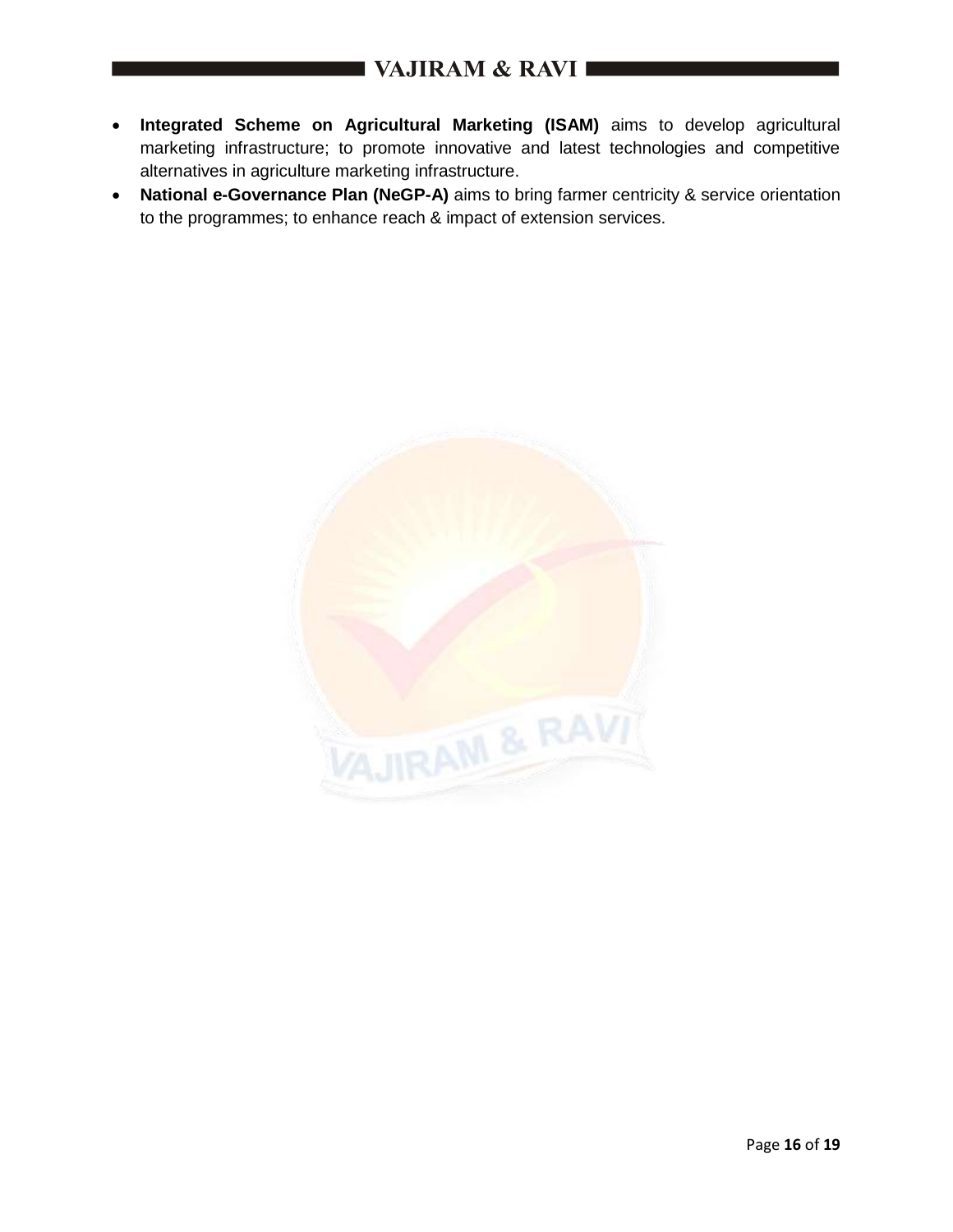## **Multi-Pronged Approach to Bridge the Urban-Rural Divide**

- The rural sector has been witnessing a gradual structural change in recent years. The share of livestock in Gross Value Added (GVA) in agriculture has been rising gradually, the share of the crop sector in GVA has been on the decline.
- The first ever National Agriculture Policy announced in 2000 sought to utilize the vast untapped growth potential of Indian Agriculture, strengthen rural infrastructure to support faster agricultural development, promote value addition, accelerate the growth of agrobusiness to create employment in rural areas, secure standard of living for the farm families including agricultural labourer's households, discourage migration to urban areas and face the challenges arising out of economic liberalization and globalization. The policy gave high priority to rural electrification, development of market infrastructure and setting up of agroprocessing units to reduce wastage of agriculture and horticulture produce and enhance value addition to create off-farm employment in rural areas.

### *National Food Security Mission (NFSM)*

- The National Food Security Mission was launched by the Government of India during 2007  $-2008.$
- NFSM aims at increasing production and productivity of wheat, rice and pulses on a sustainable basis so as to ensure food security of the country.
- The Mission has helped in widening the food basket of the country with sizeable contributions coming from the NFSM districts.

### *Rashtriya Krishi Vikas Yojana (RKVY)*

• The scheme was introduced in the year  $2007 - 2008$ . The ultimate aims is to significantly increase the productivity and eventually maximize the returns of farmers. The scheme aims at incentivizing the states to increase public investment in agriculture and allied sectors, preparation of agriculture plans for the districts and the states based on agro-climatic conditions, availability of technology and natural resources, ensuring that the local needs/crops/priorities are better reflected in the agricultural plans and reducing the yield gaps in important crops, through focused interventions.

### *Pradhan Mantri Fasal Bima Yojana (PMFBY)*

 It was launched in 2016 with an objective to provide a comprehensive insurance cover against failure of crops and help in stabilizing the income of the farmer. It also encourages farmers to adopt innovative agricultural practices and ensure flow of credit to the agriculture sector.

### *National Agriculture Market (NAM)*

- National Agriculture Market is a pan-India electronic trading portal which networks the existing APMC mandis to create a unified national market for agricultural commodities. The NAM Portal provides a single window service for all APMC related information and services.
- The fragmentation of market, hinders free flow of agri commodities from one market area to another and multiple handling of agri-produce and multiple levels of mandi charges ends up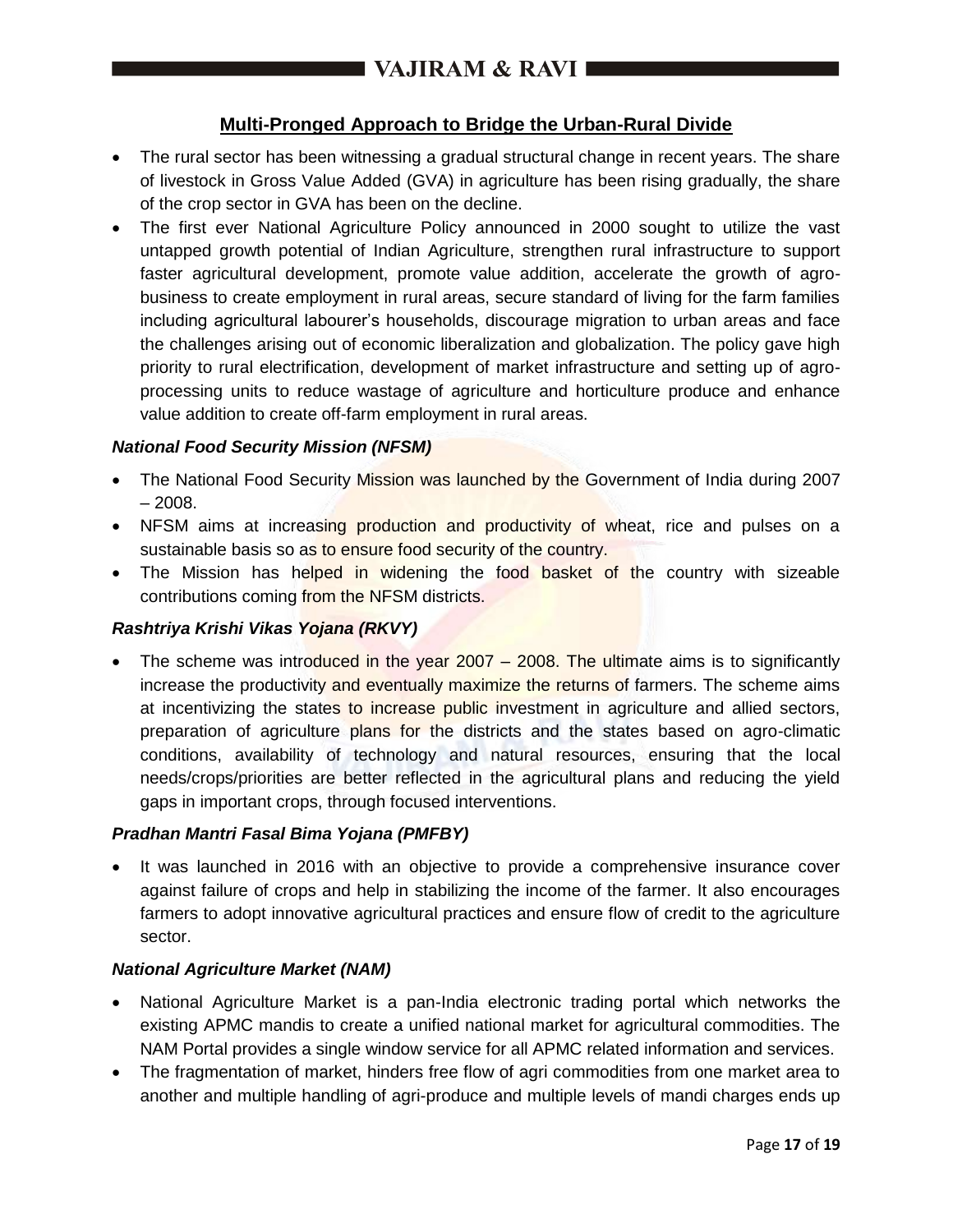# VAJIRAM & RAVI

escalating the prices for the consumers without commensurate benefit to the farmer. NAM addresses these challenges by creating a unified market through online trading platform, both, at State and National level and promotes uniformity, streamlining of procedures across the integrated markets, removes information asymmetry between buyers and sellers and promotes real time price discovery, based on actual demand and supply, promotes transparency in auction process, and access to a nationwide market for the farmer, with prices commensurate with quality of his produce and online payment and availability of better quality produce an at more reasonable prices.

#### *Soil Health Management (SHM)*

 Soil Health Management (SHM) is one of the most important interventions under NMSA. SHM aims at promoting Integrated Nutrient Management (INM) through judicious use to chemical fertilisers including secondary and micro nutrients in conjunction with organic manures and bio-fertilisers for improving soil health and its productivity; strengthening of soil and fertilizer testing facilities to provide soil test based recommendations to farmers for improving soil fertility; ensuring quality control requirements of fertilisers, bio-fertilisers and organic fertilisers.

#### *Pradhan Mantri Krishi Sinchayee Yojana (PMKSY)*

- The major objective of PMKSY is to achieve convergence of investments in irrigation at the field level, expand cultivable area under assured *irrigation*, improve on-farm water use efficiency to reduce wastage of water, enhance the adoption of precision-irrigation and other water saving technologies (More crop per drop), enhance recharge of aquifers and introduce sustainable water conservation practices by exploring the feasibility of reusing treated municipal waste water for peri-urban agriculture and attract greater private investment in precision irrigation system.
- It has been conceived amalgamating ongoing schemes viz. Accelerated Irrigation Benefit Programme (AIBP)
- Integrated Watershed Management Programme (IWMP) and the On Farm Water Management (OFWM).

#### *Paramparagat Krishi Vikas Yojana (PKVY)*

• It aims to address the critical importance of soil and water for improving agricultural production, The government supports and improves the organic farming practices prevalent in India.

#### *Pradhan Mantri Jan Dhan Yojana (PMJDY)*

 Pradhan Mantri Jan-Dhan Yojana launched in 2014, is National Mission for Financial Inclusion to ensure access to financial services, namely, Banking/Savings & Deposit Accounts, Remittance, Credit, Insurance, Pensions in an affordable manner. Accounts can be opened in any bank branch or Business Correspondent (Bank Mitr) outlet.

### *Deendayal Antayodaya Yojana (DAY-NRLM)*